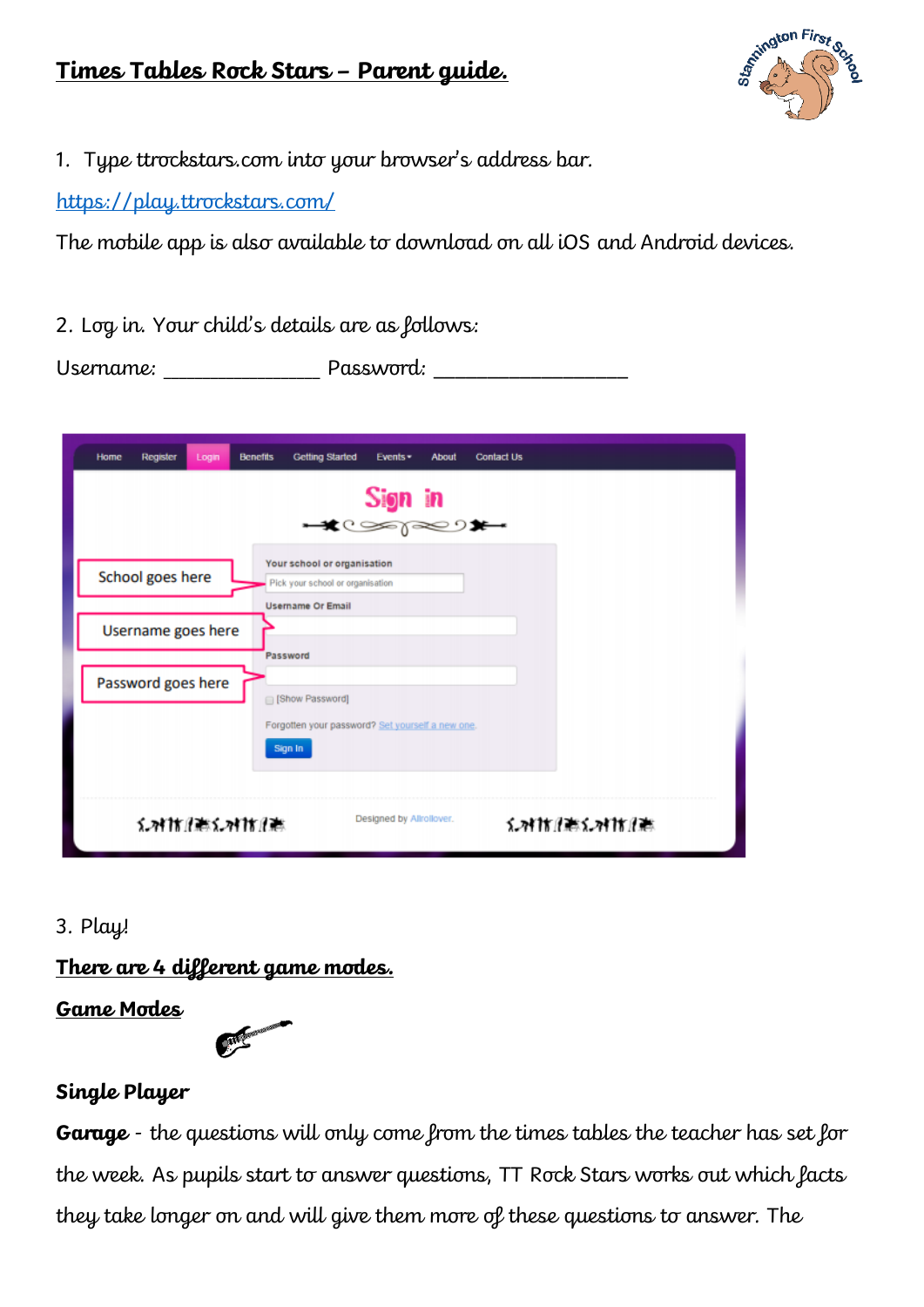Garage is best for getting quicker at a few facts. Players get 10 coins per question.

**Studio** - the questions in the Studio can be anything from 1×1 up to 12×12.

TT Rock Stars calculates each the mean speed from their last 10 games in the Studio and translates into a Rock Status:

≤ 1 sec/qu = **Rock Hero**

≤ 2 secs/qu = **Rock Legend**

- ≤ 3 secs/qu = **Rock Star**
- ≤ 4 secs = **Headliner**
- ≤ 5 secs/qu = **Support Act**
- ≤ 6 secs/qu = **Breakthrough Artist**
- ≤ 7 secs/qu = **Unsigned Act**
- ≤ 8 secs/qu = **Gigger**
- ≤ 9 secs/qu = **Busker**
- ≤ 10 secs/qu = **Garage Rocker**
- > 10 secs/qu = **Wannabe**

They earn 1 coin per question and the Studio is the place for them to set their best time across all the tables.



**Rock Arena** - The Arena allows players to compete against all other members of their Band (their Bandmates would need to join the same game in order to compete together).

A new Arena game starts every 15 seconds and once the clock starts they race to answer more questions than the others. In the Arena, questions will only come from the times tables the teacher has set for the week, similar to the Garage. They earn 1 coin per correct answer.

**Rock Festival -** The Rock Festival games are open to players from around the world. Like the Arena, there is no limit to the number of players who can join a game;